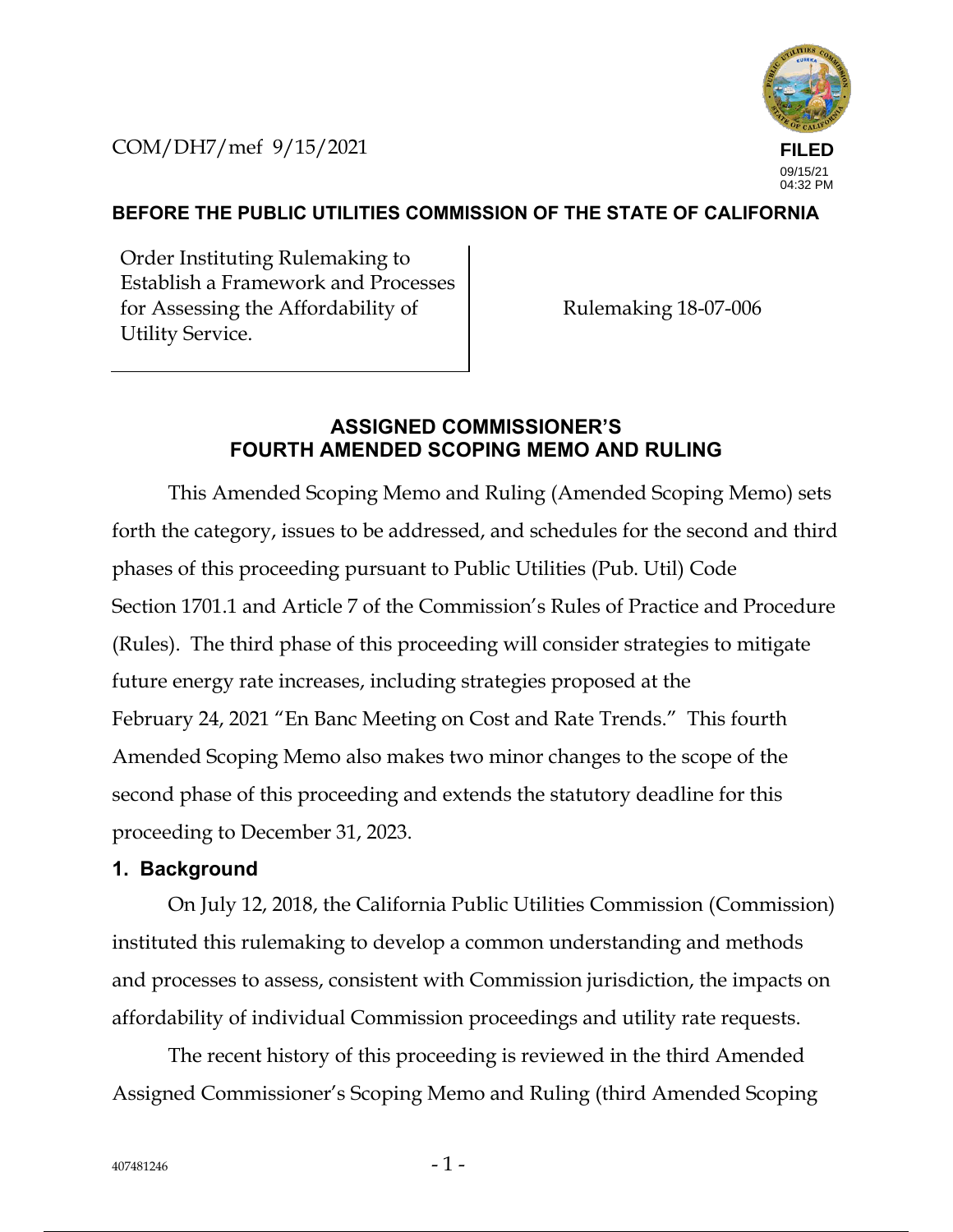#### R.18-07-006 COM/DH7/mef

Memo) and is incorporated here by reference. The third Amended Scoping Memo was issued on October 21, 2020.

On February 24, 2021, the Commission held an "En Banc Meeting on Cost and Rate Trends" (En Banc) to discuss the Commission's draft report addressing electric and gas cost and rate trends pursuant to Pub. Util Code section 913.1, termed the 2021 Senate Bill (SB) 695 Report. The 2021 SB 695 Report cautioned of long-term increases in electric costs, rates with implications for equity and affordability if not directly addressed. The report also warned that rising rates, if left unchecked or handled incorrectly, could make transportation and building electrification policy goals more difficult to achieve.

At the En Banc, key decision-makers across California government heard from experts on utility rates, clean energy programs, and wildfire mitigation about ways to ensure California can modernize its energy system while maintaining affordable rates. In addition to the ideas and observations discussed at the En Banc, written comments were submitted by stakeholders following the En Banc. 1 This exchange of ideas is documented in Addendum 2 of the final 2021 SB 695 Report<sup>2</sup> submitted to the legislature in May 2021.

The 2021 SB 695 Report provides an important foundation for future work on controlling the growth of electric rates while ensuring that the state's policy priorities are adequately funded. Proposed strategies to contain costs and

<sup>&</sup>lt;sup>1</sup> Individual comment filings can be found on the CPUC's En Banc website at: https://www.cpuc.ca.gov/industries-and-topics/electrical-energy/en-banc-rates-and-costs

<sup>2</sup> https://www.cpuc.ca.gov/-/media/cpuc-website/divisions/energydivision/documents/en-banc/senate-bill-695-report-2021\_en-banc-white-paper.pdf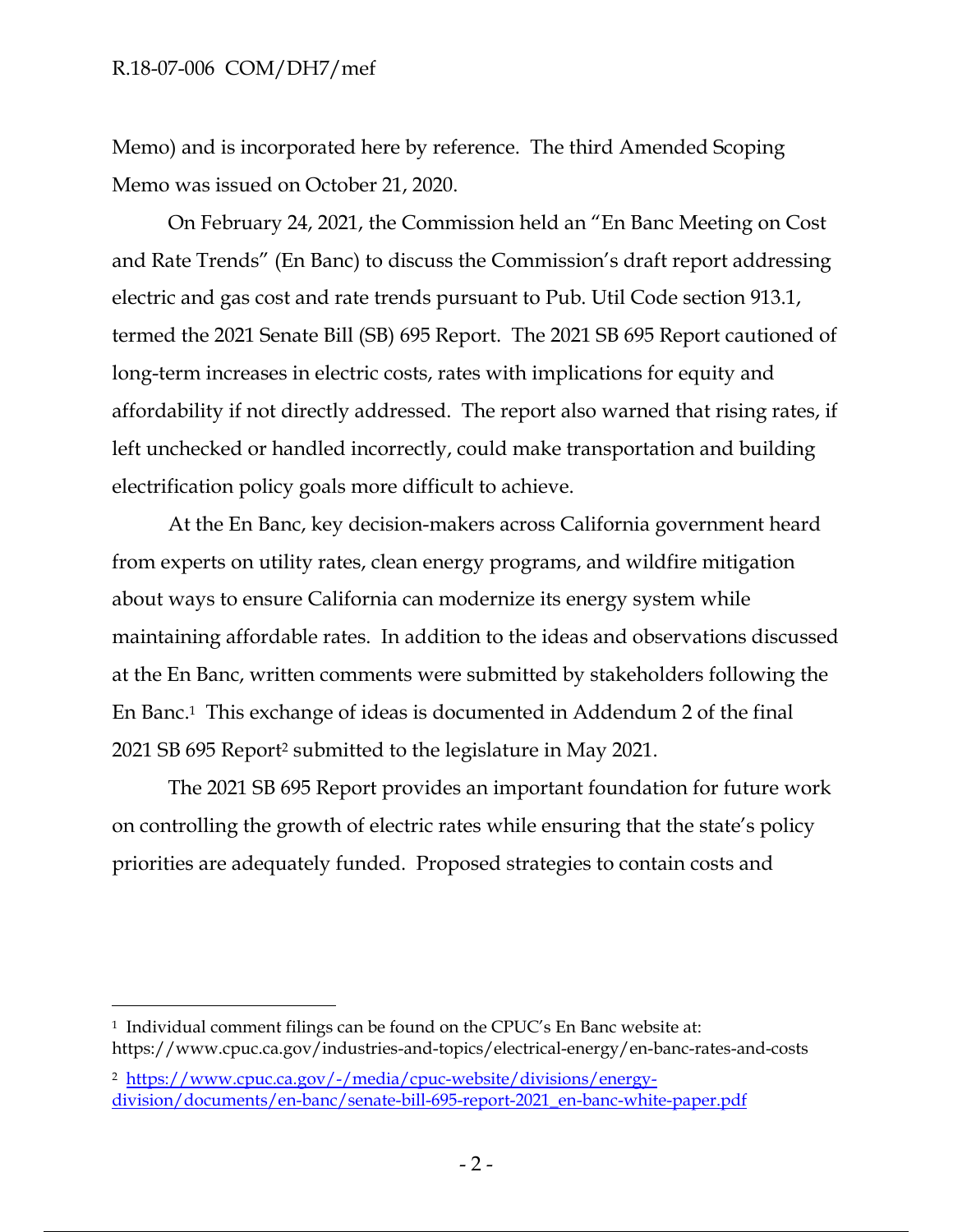mitigate rate increases recommended by En Banc panelists and commenters and documented in the 2021 SB 695 Report include the following:<sup>3</sup>

- Reducing residential volumetric rates and increasing residential fixed charges
- Adopting income-based fixed charges
- Shifting funding for programs that provide societal benefits from ratepayers to taxpayers
- Disincentivizing the purchase of gasoline vehicles, perhaps through a carbon fee
- Coordinating non-ratepayer funded program interventions with the legislature and other agencies
- Replacing ratepayer subsidies with regulatory mandates
- Anchoring general rate case revenue requests to inflation adjustment scenarios
- Using Risk Spend Efficiency data to transparently prioritize the most cost-effective safety spending
- Prioritizing vulnerable communities for baseline and rate adjustments
- Adopting wildfire mitigation surcharges for customers in Tier 3 fire threat areas
- Approving utility self-insurance for wildfire-related liabilities
- Implementing controls on increasing transmission costs
- Reducing Investor-Owned Utilities' (IOU) authorized Return on Equity
- Eliminating the fixed energy price option for must-take contracts with qualifying facilities

<sup>&</sup>lt;sup>3</sup> This list represents a subset of strategies proposed by stakeholders and is intended to be illustrative only. It is not intended to rank or prioritize strategies for Commission consideration in Phase 3.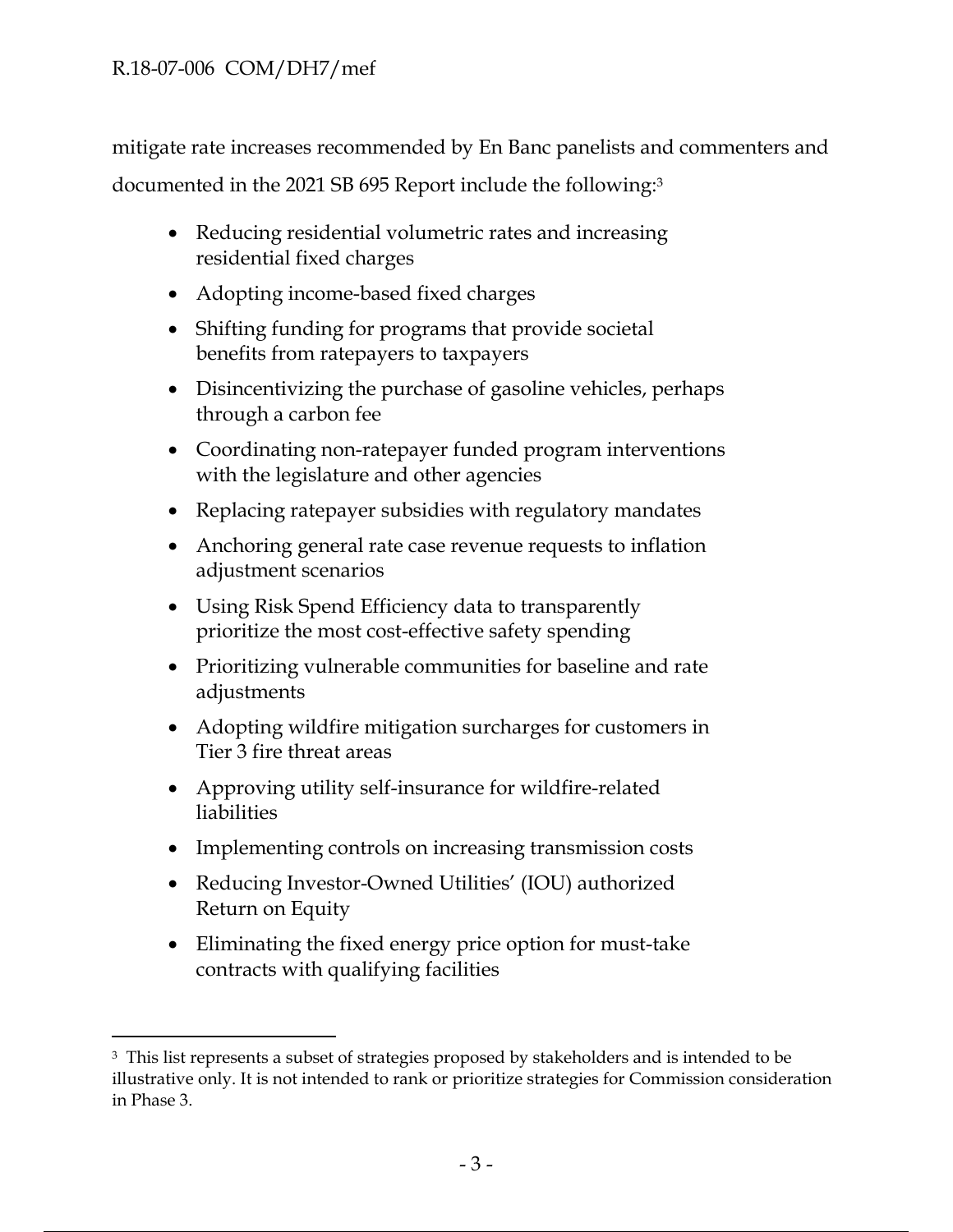- Extending operational flow order reduced penalty structures during summer months to stabilize gas and (by extension) electricity prices
- Allowing IOUs more flexibility in selling renewable energy credits
- Evaluating natural gas rates and affordability in coordination with the Gas Transition Rulemaking
- State financing of transmission assets

On April 29, 2021, the Commission produced the first annual Affordability Report required by Decision (D.) 20-07-032 in this proceeding. The Commission's foundational work on electricity costs, which includes both the 2021 SB 695 Report and this initial Affordability Report, leads to my decision to open a third phase of this proceeding to examine strategies to contain electric cost, rate and bill increases. Additionally, a few changes to the scope and schedule of the second phase of this proceeding are warranted. The issues and schedule of the second phase of this proceeding and a preliminary schedule and scope for the third phase of this proceeding are set forth herein. The third phase issues and schedule will be finalized after comment and a prehearing conference (PHC) as indicated in Section 3.3.

# **2. Second Phase of R.18-07-006**

## **2.1. Issues**

Two minor changes are made to the scope of issues as described in the third Amended Scoping Memo. First, the specific inclusion in Phase 2 of "potential consideration of other nondiscretionary expenses" is removed. In D.20-07-032, it was determined that other nondiscretionary expenses should be excluded from the affordability calculation. I do not see a reason to disturb that holding. Second, specific reference to coordination with Rulemaking (R.) 18-07-005 is removed. Removing this item from the scope does not preclude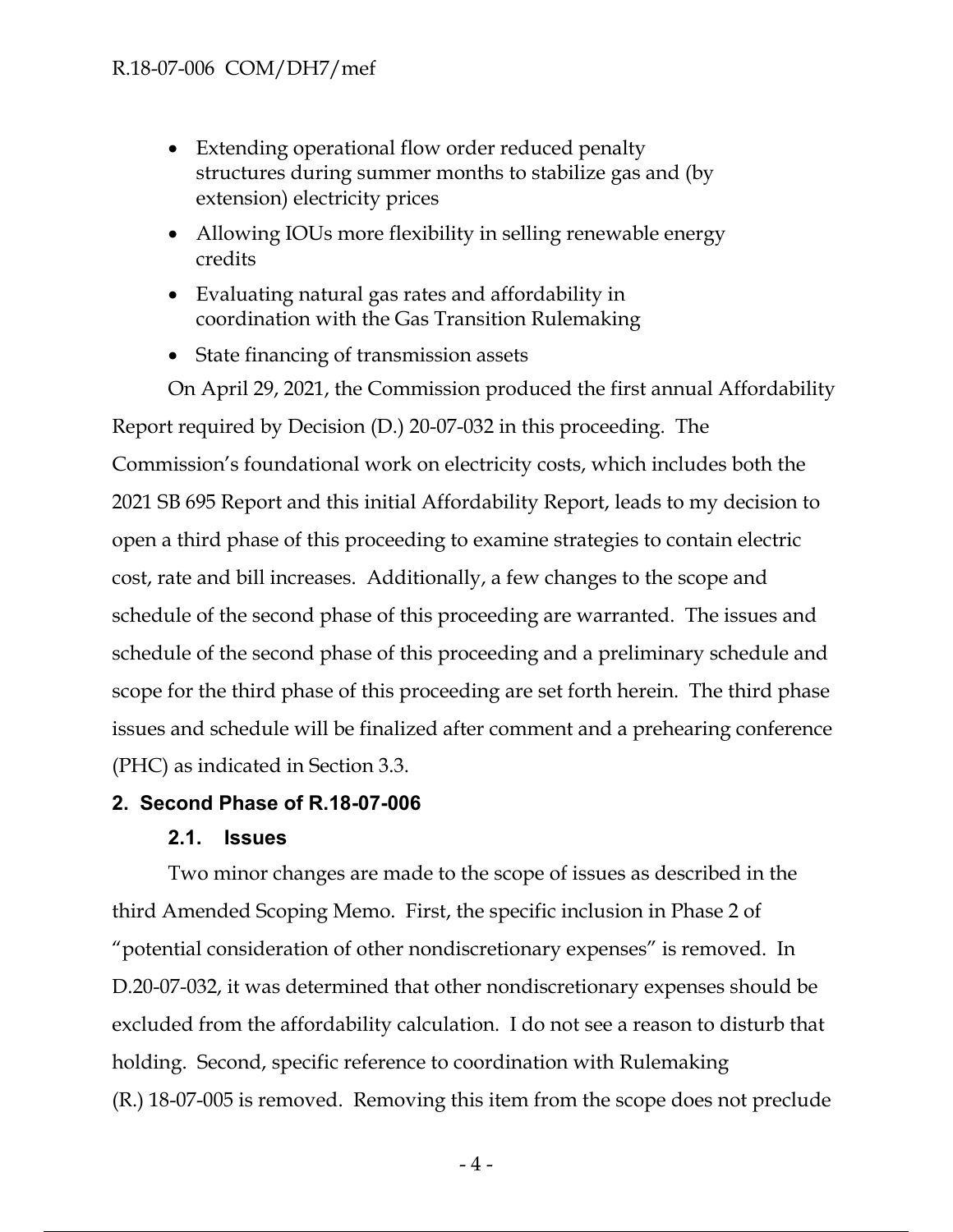the Commission from coordinating this proceeding with R.18-07-005, but the

item is removed from this fourth amended scoping memo for the sake of clarity.

The issues to be determined in the second phase of this proceeding are:

- 1. How to implement the affordability metrics and methodologies adopted by the Commission in this proceeding;
- 2. How to forecast variables used to calculate the affordability metrics;
- 3. How to set proxy values for essential utility service cost data that are unavailable;
- 4. Determining the appropriate procedural pathways for implementation of the affordability metrics generally (*i.e.,* how broadly and in which proceedings to incorporate the metrics as well as the process used to publish information);
- 5. How to design and publish an annual Affordability Report;
- 6. How to refine methodologies for calculating the affordability metrics;
- 7. Developing and implementing a rate and bill impact tracking tool for Class A Water Utilities for ongoing support of the Commission's work;
- 8. Developing and implementing an energy rate and bill impact tracking tool for ongoing support of the Commission's work;
- 9. Determining interactions between the affordability metrics and the rate and bill tracker tool under development by the Commission's Energy Division;
- 10. How to coordinate ongoing data requests for information related to the affordability metrics;
- 11. How to develop and maintain tools for calculating the affordability metrics;
- 12. How to make the measurements of the affordability metrics publicly available and accessible; and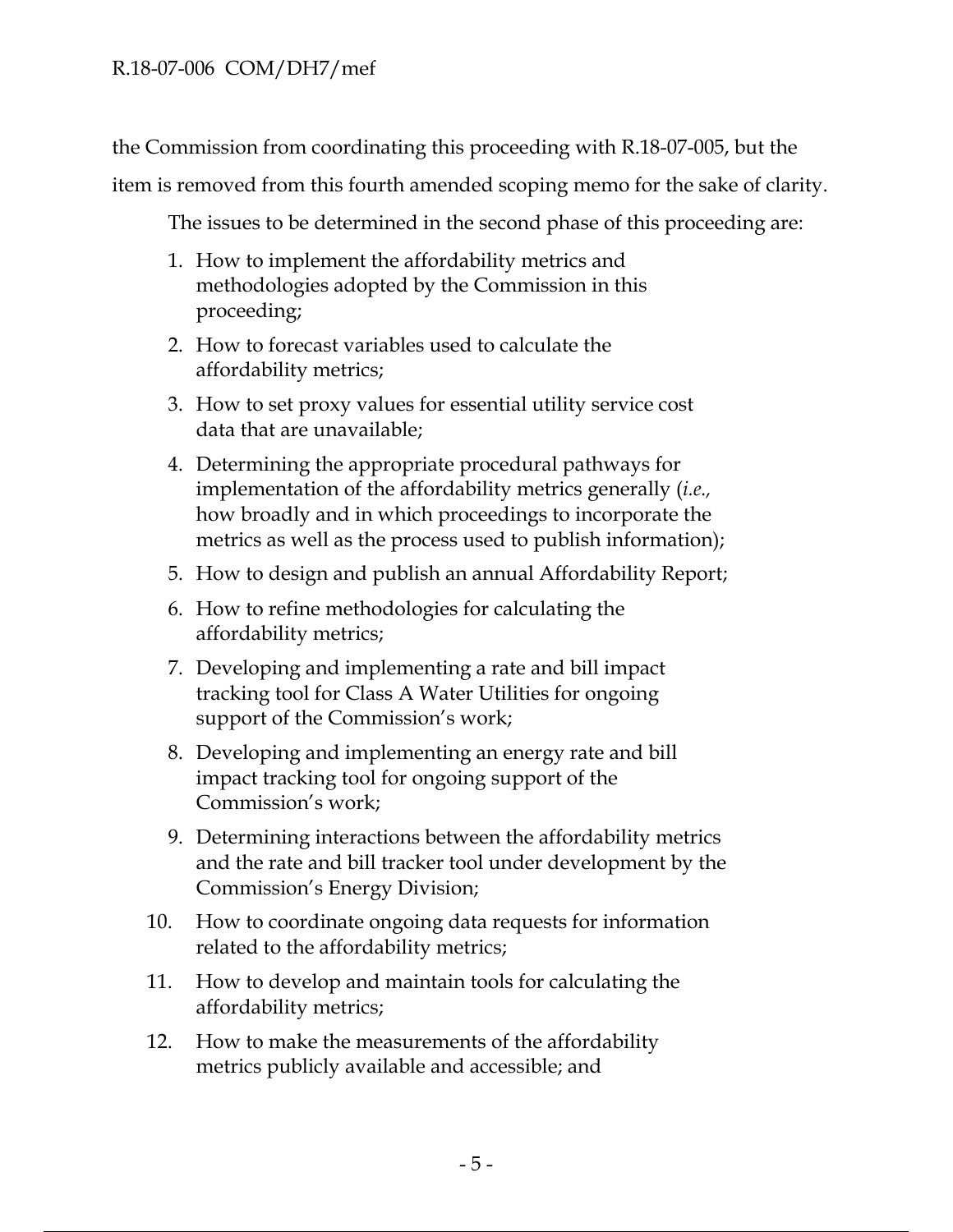13. How to incorporate any approved essential usage study from Application (A.) 19-11-019.

## **2.2. Need for Evidentiary Hearing**

This fourth Amended Scoping Memo confirms the previous determination that evidentiary hearings are not needed in Phase 2. This does not preclude a party from requesting an evidentiary hearing in the future if material disputed facts are discovered during the pendency of Phase 2.

## **2.3. Phase 2 Schedule**

| Event                                       | Date                  |  |
|---------------------------------------------|-----------------------|--|
| Comments on fourth Amended Assigned         |                       |  |
| Commissioner's Scoping Memo and Ruling,     | October 15, 2021      |  |
| Filed and Served                            |                       |  |
| Staff Proposal on Implementation Issues,    | October 2021          |  |
| <b>Issued</b>                               |                       |  |
| Workshop on Staff Proposal on               | TBD                   |  |
| <b>Implementation Issues</b>                | October/November 2021 |  |
| Opening Comments on Staff Proposal, Filed   | November 7, 2021      |  |
| and Served                                  |                       |  |
| Reply Comments on Staff Proposal, Filed and |                       |  |
| Served                                      | November 22, 2021     |  |
| Phase 2 Proposed Decision, Issued           | March 2022            |  |

The Phase 2 procedural schedule is revised as follows:

Revisions to this schedule may be adopted in a future ruling issued by the assigned Commissioner or Administrative Law Judge (ALJ). A Commission decision resolving the issues in Phase 2 of this proceeding is expected by April 2022.

Furthermore, the Commission's industry divisions may schedule additional workshops in this proceeding, and the service list will be noticed as to any such workshops that are scheduled at least 10 days in advance.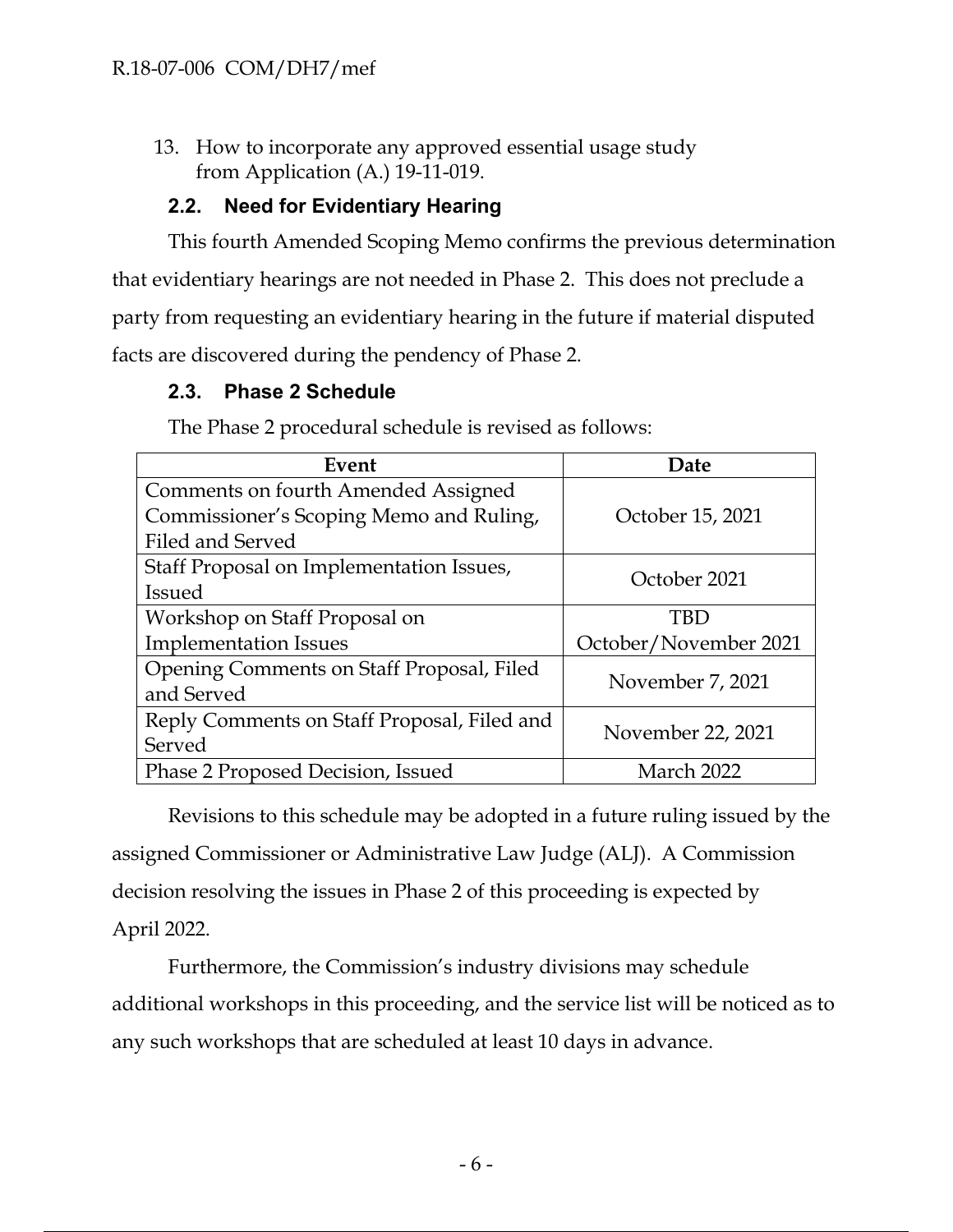### **3. Third Phase of R.18-07-006 to Consider Strategies to Mitigate Energy Rate Increases**

In meeting its requirement to ensure that energy rates remain affordable and able to support clean energy goals, a third phase of this proceeding is opening. This new phase is dedicated to further consideration of strategies to mitigate future energy rate increases, including strategies first proposed by stakeholders during the En Banc and in comments on the En Banc. The Commission will examine whether changes to Commission rules and practices, the rules and practices of other entities, and/or current statutes, should be recommended to mitigate future rate increases.

In Phase 3 of R.18-07-006 we will seek involvement from a variety of participants, including energy utilities, academics, ratepayer advocates, representatives for low-income, disadvantaged, and vulnerable communities, environmental advocates, industry representatives, the California Independent System Operator (CAISO), the California Energy Commission (CEC), and other parties impacted by these policies.

To begin this examination, we will hold a workshop in the first quarter of 2022 in which parties will share preliminary proposals for strategies to mitigate rate increases and debate the strengths and weaknesses of these strategies. Following the workshop, parties will be asked to file comments proposing refined strategies, followed by a round of opening and reply party comments on the proposals. Staff will then develop and issue a report proposing actions the Commission could take or recommend other entities (such as the legislature or other agencies) take, to mitigate future rate increases.

#### **3.1. Preliminary Issues**

The preliminary scope of Phase 3 is as follows:

- 7 -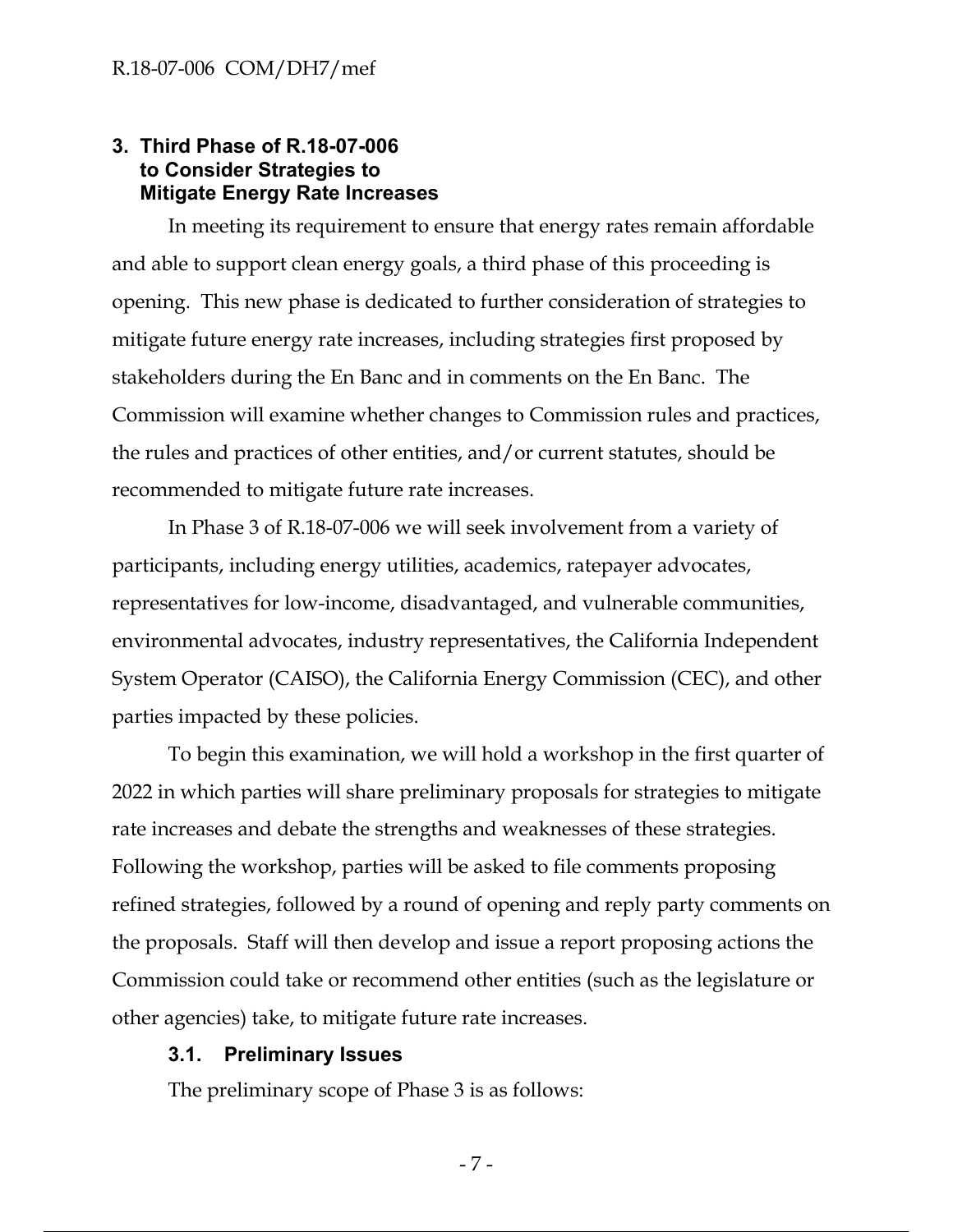- 1. What actions, if any, should the Commission take to mitigate future increases in energy costs, rates and bills?
- 2. What actions, if any, should the Commission recommend other entities take to mitigate future increases in energy costs, rates and bills?

While the scope of Phase 3 is particular to the energy industry, we may revisit affordability specific to the water and communications industries in a subsequent phase of this proceeding. Additionally, we intend to monitor related strategies developing in the Low-Income Water Affordability proceeding (R.17-06-024).

### **3.1.1. Whether to Include Natural Gas in Scope of Third Phase**

While the 2021 SB 695 Report is focused on rising *electric* costs and rates, the need to mitigate rising *natural gas* costs and rates was also briefly raised by stakeholders. Addendum 1 of the 2021 SB 695 Report documents recent trends in natural gas utility revenue requirements and rates and describes a number of activities underway at the Commission to limit cost and rate increases, including the *OIR to Establish Policies, Processes, and Rules to Ensure Safe and Reliable Gas Systems in California and Perform Long-Term Gas System Planning* (Gas Transition R.20-01-007). One of the focuses of this rulemaking is to identify regulatory solutions and planning strategies that the CPUC should implement to ensure that, as the demand for natural gas resources declines, gas utilities maintain safe and reliable gas systems at just and reasonable rates, with minimal or no stranded costs.

As noted in the 2021 SB 695 Report, customers focus on their total energy bill which, for many customers, includes both electric and gas components. Additionally, there may be direct and indirect links between the affordability of electric and gas service that may be most appropriately addressed in this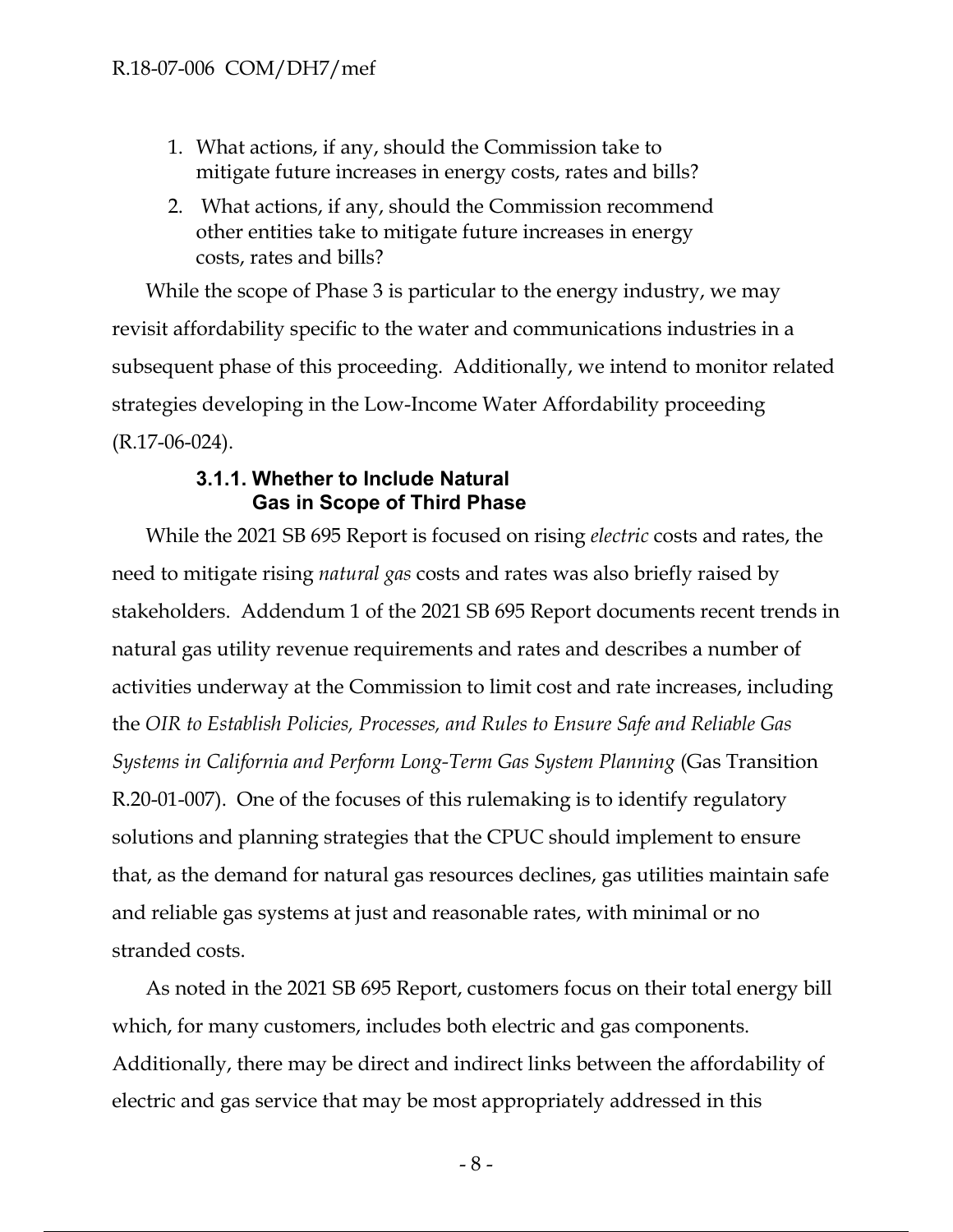proceeding. Thus, we invite parties to respond to the following question regarding the scope of Phase 3 in their comments on the fourth Amended Scoping Memo.

• To what extent should Phase 3 consider strategies to mitigate future increases in natural gas costs and bills? Please consider the scope of the Gas Transition Rulemaking and other relevant proceedings in your response.

# **3.2. Need for Evidentiary Hearing**

We preliminarily determine that hearings will not be necessary in Phase 3 as most of the issues are policy, not factual issues. This does not preclude a party from requesting an evidentiary hearing in the future if material disputed facts are discovered during the pendency of Phase 3.

# **3.3. Phase 3 Schedule**

A general schedule of expected Phase 3 events is outlined below.

| Event                                                                                                            | Date                          |
|------------------------------------------------------------------------------------------------------------------|-------------------------------|
| Comments on fourth Amended Assigned<br>Commissioner's Scoping Memo, Filed and Served                             | October 15, 2021              |
| PHC, Held                                                                                                        | October 22, 2021<br>2:30 p.m. |
| <b>Amended Scoping Memo Soliciting Party Presentations</b><br>to be considered at Rates Workshop, Issued         | December 2021                 |
| Electric [or Energy] Rates Workshop, Held                                                                        | February 2022                 |
| Ruling Soliciting Proposals on Recommended Strategies<br>to Mitigate Electric [or Energy] Rate Increases, Issued | May 2022                      |
| Party Proposals, Served                                                                                          | August 2022                   |
| Party opening and Reply Comments on Proposals, Filed<br>and Served                                               | September 2022                |
| Staff Proposal on Recommended Strategies to Mitigate<br>Electric Rate Increases, Issued                          | Q1 2023                       |
| Comments on Staff Proposal, Issued                                                                               | Q1 2023                       |
| Phase 3 Proposed Decision, Issued                                                                                | Q2 2023                       |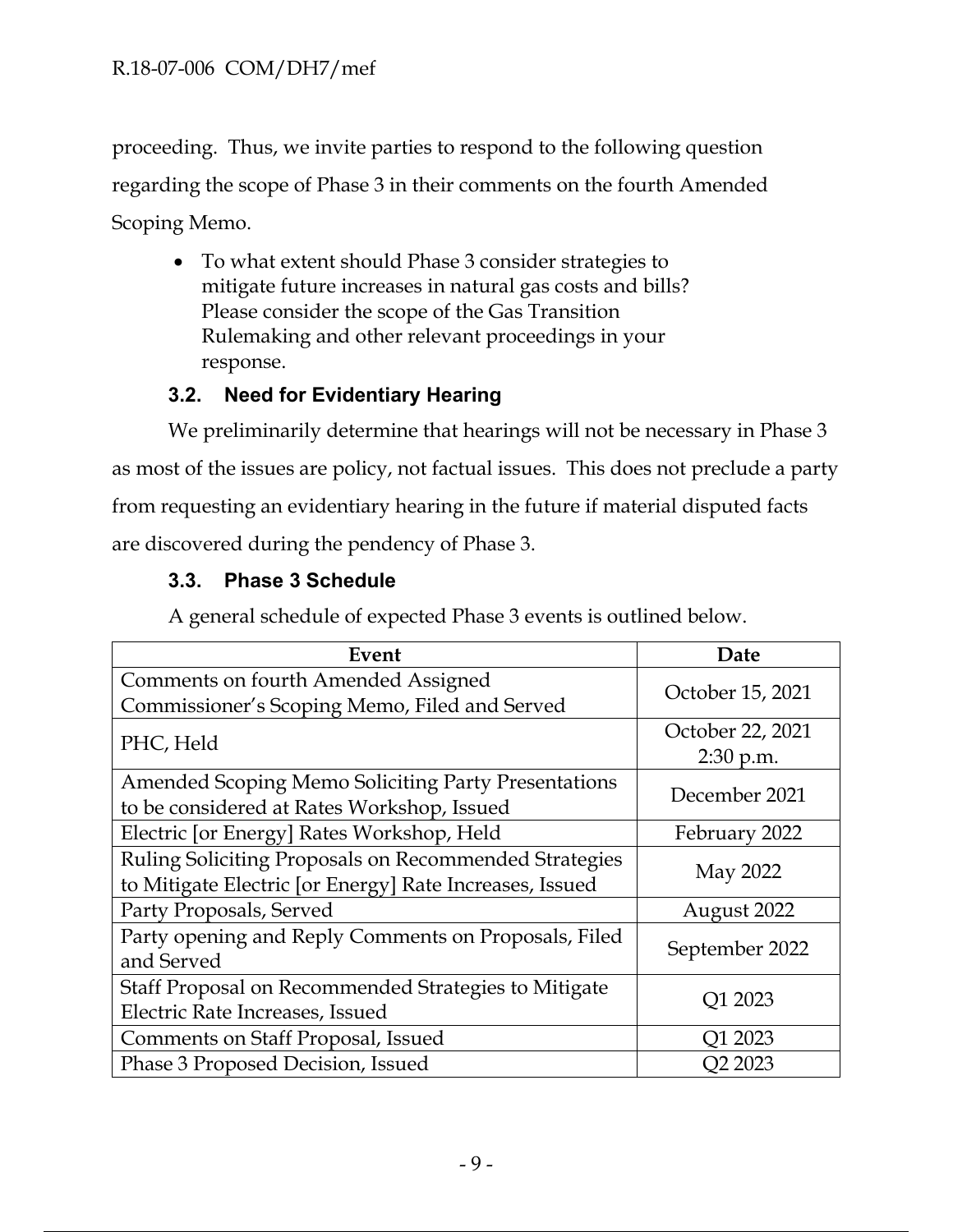Revisions to this schedule may be adopted in a future ruling issued by the assigned Commissioner or ALJ. A Commission decision resolving the issues in the third phase of this proceeding is expected in the second quarter of the year 2023.

Furthermore, the Commission's Energy Division may schedule workshops in this proceeding, and the service list will be noticed as to any such workshops that are scheduled at least 10 days in advance.

Based on this schedule, the proceeding will not be resolved within 18 months as required by Pub. Util. Code § 1701.5. Additional time is needed to further consider how to implement the affordability methodologies and metrics, and address projections of electric rate increases within the affordability framework adopted by the Commission. The statutory deadline for this proceeding is therefore extended through the calendar year 2023.

## **3.4. PHC Access Information**

The purpose of the PHC is to review and receive party input on the scope and schedule of Phase 3.

The PHC will be held remotely on the WebEx platform and is open to all interested stakeholders. Parties should designate a speaking representative prepared with video and audio access and notify Marianne Divina (Marianne.Divina@cpuc.ca.gov) by October 18, 2021, of their party's speaking representative, title, phone number, and email address. All other participants may utilize the access information below for the status conference.

## **PHC - R.18-07-006**

**Date/Time: Friday, October 22, 2021, 2:30 PM**

WebEx Link for Public Internet Access:

https://cpuc.webex.com/cpuc/onstage/g.php?MTID=e7aaeac727 d918ef389ad6e0bbe503778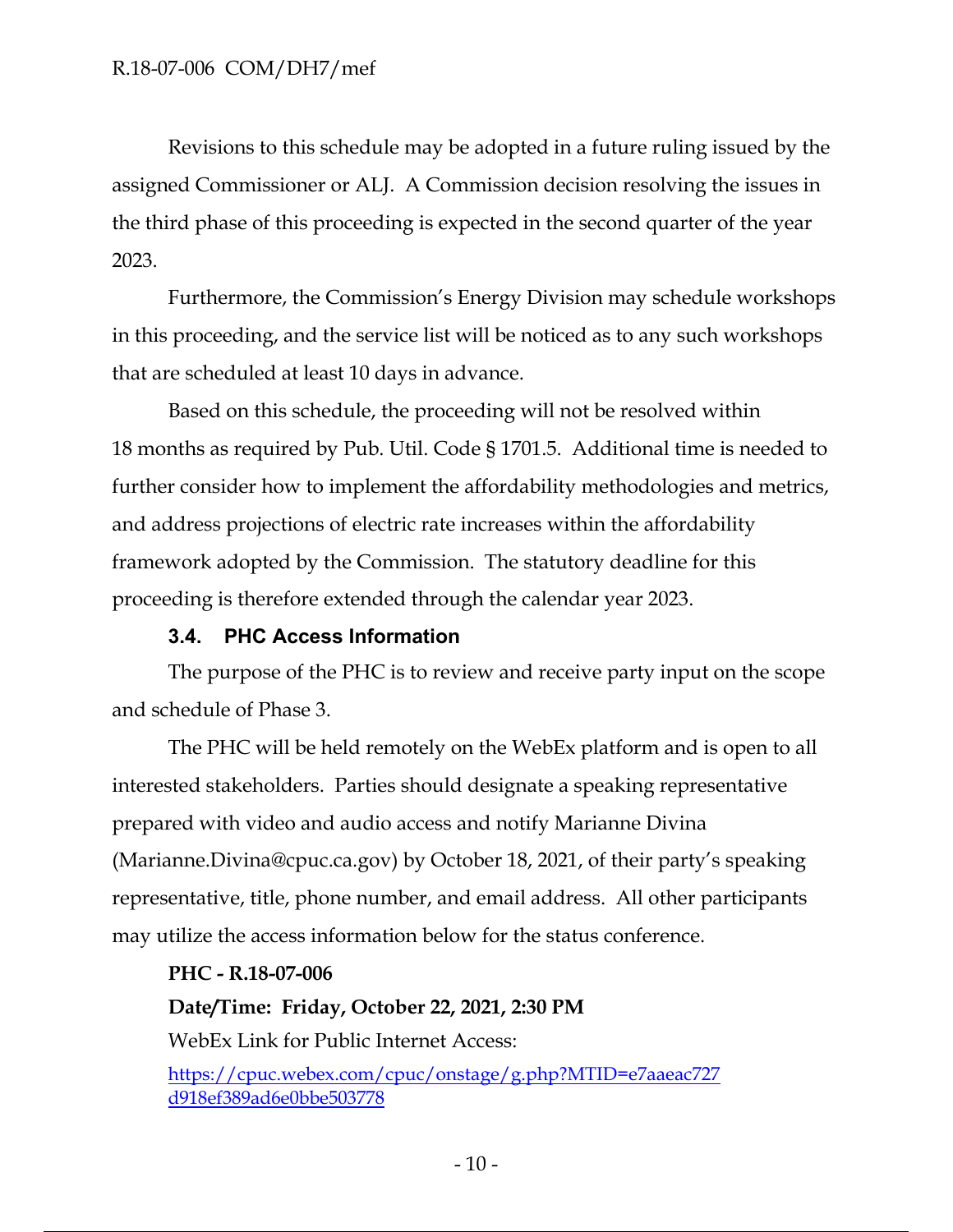WebEx Passcode: 2021 Listen-only Audio Toll-Free Access: 1-855-282-6330 Passcode for Listen-only Audio Toll-Free Access: 2482 373 3611

### **4. Category of Proceeding/** *Ex Parte* **Restrictions**

This ruling confirms the Commission's existing determination that this is a quasi-legislative proceeding. Accordingly, *ex parte* communications are permitted without restriction or reporting requirement pursuant to Article 8 of the Commission's Rules.

### **5. Oral Argument**

Unless comment is waived pursuant to Rule  $14.6(c)(2)$  for granting the uncontested relief requested, motion for oral argument shall be by no later than the time for filing comment on a proposed decision.

#### **6. Public Outreach**

Pursuant to Pub. Util. Code § 1711(a), I hereby report that the Commission sought the participation of those likely to be affected by this matter by noticing it in the September 2021 edition of the Commission's monthly "Working for California" newsletter that is served on communities and businesses that subscribe to it and posted on the Commission's website. The Commission's Business and Community Outreach Office also sent an information release and link to the proceeding to approximately 2,500 contacts statewide, including local government (*e.g.,* county supervisors, city managers, mayors, and public works directors in the state), community-based organizations, and media.

In addition to the service list for this proceeding, the Commission will serve this fourth Amended Scoping Memo on the official service lists of the proceedings listed below.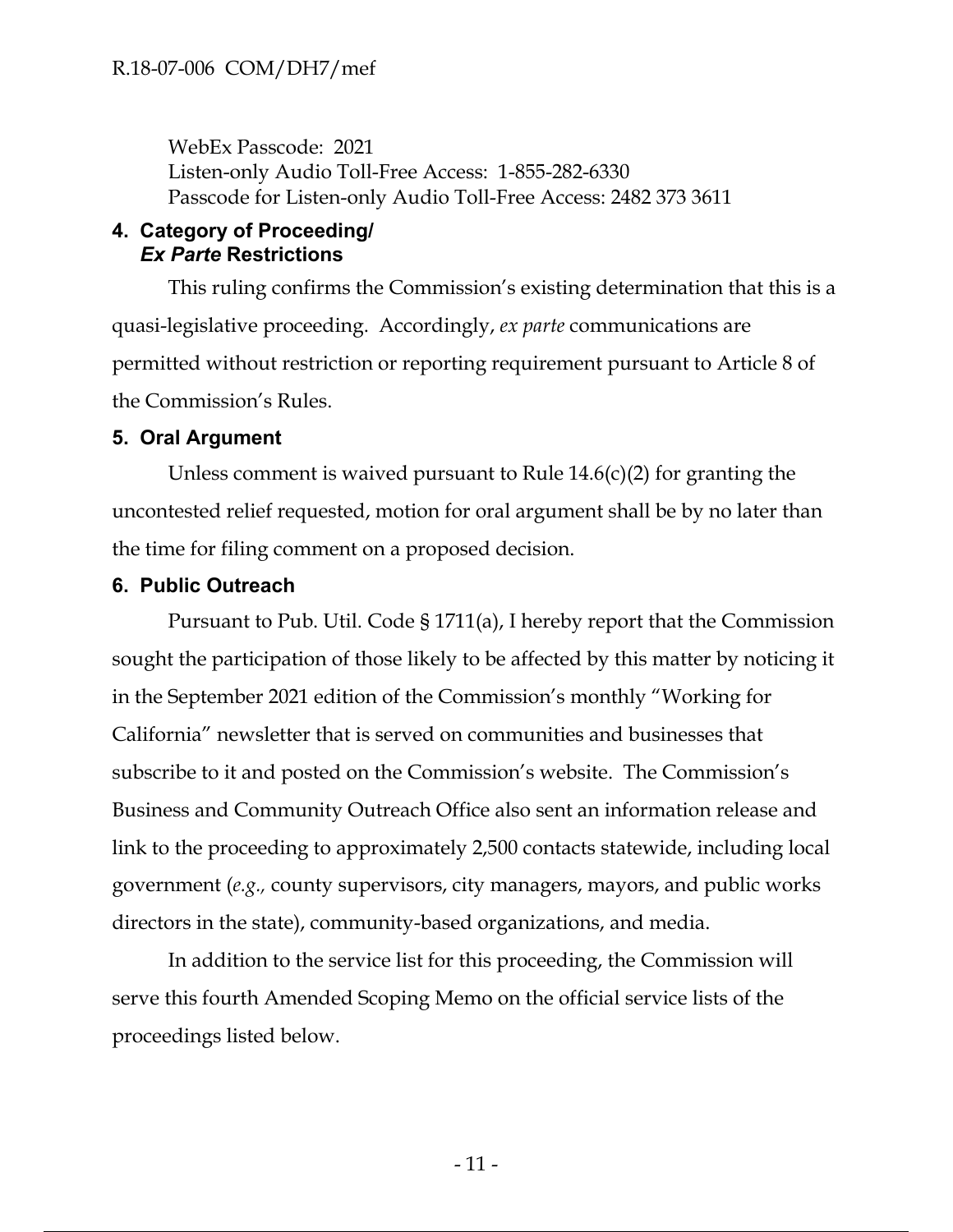|                | Topic                                                         | <b>Proceeding Number</b> |
|----------------|---------------------------------------------------------------|--------------------------|
| $\mathbf{1}$   | SCE Test Year 2021 General Rate Case                          | A.19-08-013              |
| $\overline{2}$ | PG&E Test Year 2023 General Rate Case                         | A.21-06-021              |
| 3              | <b>SDG&amp;E Test Year 2019 General Rate Case</b>             | A.17-10-007 et al.       |
| $\overline{4}$ | <b>SCE General Rate Case Phase II</b>                         | A.20-10-012              |
| 5              | PG&E General Rate Case Phase II                               | A.19-11-019              |
| 6              | <b>SDG&amp;E General Rate Case Phase II</b>                   | A.10-07-009 et al.       |
| 7              | SoCalGas Test Year 2019 General Rate Case                     | A.17-10-007 et al.       |
| 8              | Southwest Gas Test Year 2021 General Rate Case                | A.19-08-015              |
| 9              | West Coast Gas Test Year 2021 General Rate Case               | A.20-09-002              |
| 10             | Cost of Capital (SCE, SDG&E, PG&E)                            | A.21-08-013              |
|                | 11   AB 970 Interconnection/Transmission Project Reports      | $I.00-11-001$            |
|                | 12 Net Energy Metering Revisit                                | R.20-08-020              |
|                | Small and Multi-Jurisdictional Energy Savings                 |                          |
|                | 13 Assistance and California Alternate Rates for Energy       | A.20-03-014 et al.       |
|                | <b>Programs and Budgets</b>                                   |                          |
| 14             | <b>IOU Energy Savings Assistance and California Alternate</b> | A.19-11-003 et al.       |
|                | Rates for Energy Programs and Budgets                         |                          |
| 15             | San Joaquin Valley                                            | R.15-03-010              |
| 16             | <b>Gas Transition Rulemaking</b>                              | R.20-01-007              |
| 17             | <b>Energy COVID Relief Rulemaking</b>                         | R.21-02-014              |
|                | 18 Water Affordability Rulemaking                             | R.17-06-024              |
|                | 19 Rate Reform Rulemaking                                     | R.12-06-013              |

## **7. Intervenor Compensation**

As the list of issues has changed in this fourth Amended Scoping Memo, a customer who intends to seek an award of compensation shall, pursuant to Pub. Util. Code Section 1804(a)(1), file and serve a notice of intent to claim compensation no later than 30 days after this fourth Amended Scoping Memo is filed.

## **8. Public Advisor**

Any person interested in participating in this proceeding who is unfamiliar with the Commission's procedures or has questions about the electronic filing procedures is encouraged to obtain more information at